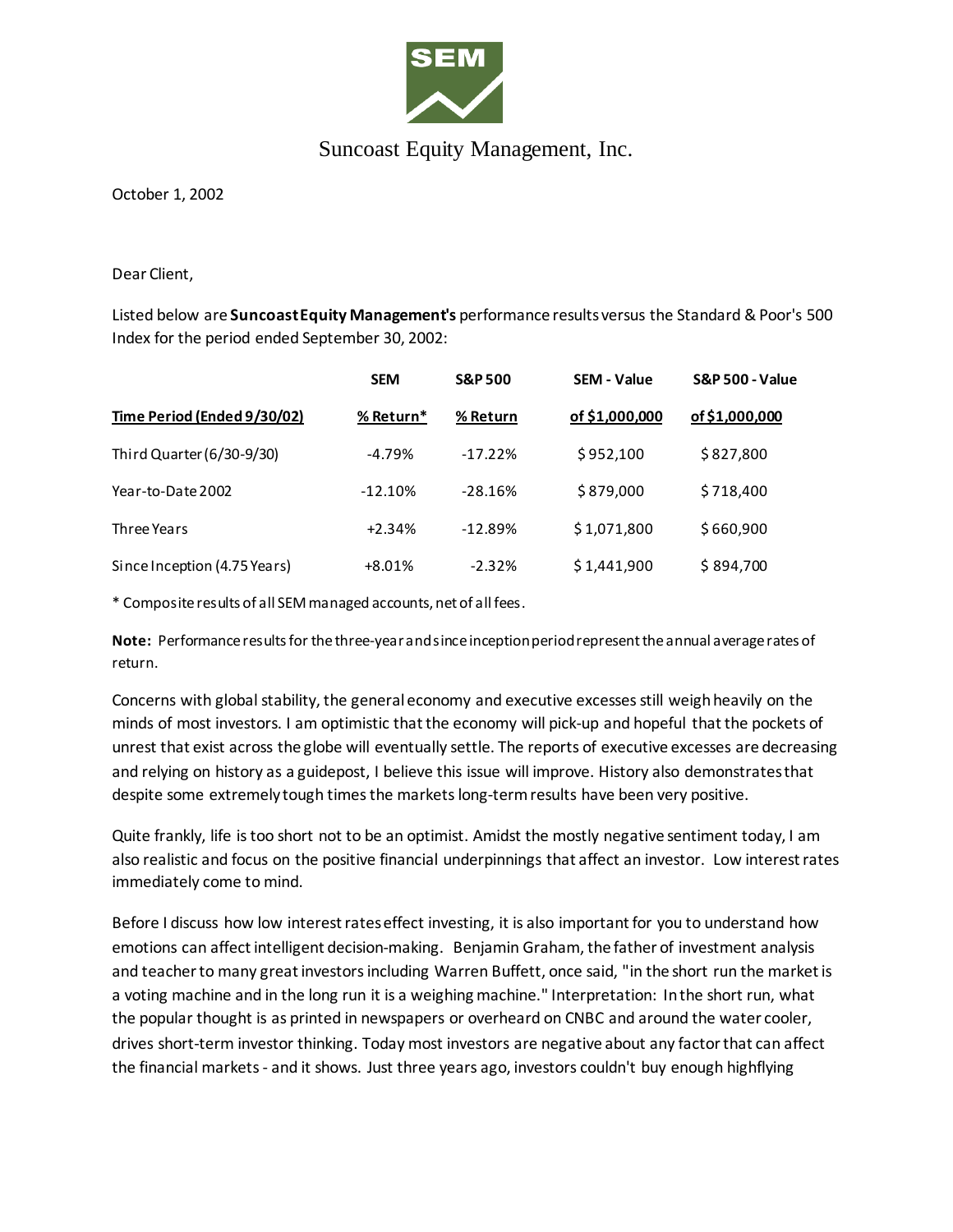technology businesses and they paid any price for these companies that had minimal business track records and no earnings.

In the long run the market is a "weighing machine" because true value is realized over several years. Simply illustrated, if you had been a part owner of most any airline company for the last 15 years the businesses earned no profits and your shares of stock in these businesses declined in value. On the other hand, if you had been a part owner of **Johnson & Johnson** (JNJ) or **Microsoft** (MSFT) over the same time period, the profits of both have grown significantly and so would have the value of your shares.

Three of the most important factors that "weigh" the value of a business over the long run are company specific returns on capital, profit growth as well as the general level of interest rates. Interest rates are at historic lows as illustrated below by the current yields for different maturities of U.S. Treasury Notes and Bonds:

|                               | 6 Month 2-Year 5-Year |             | 10-Year | 30-Year |
|-------------------------------|-----------------------|-------------|---------|---------|
| U.S. Treasury Notes and Bonds | 1.41%                 | 1.67% 2.55% | 3.59%   | 4.66%   |

When we decide to invest our capital (accumulated savings) in a business available through the stock exchanges, we compare our potential return to those of other companies and also against what we can earn in virtually no-risk U.S. Treasury Securities.

Today, stocks are favorably priced as compared to bonds. Our portfolio of businesses is currently valued by the stock exchanges at an average earnings yield of 5%. What this means is that we potentially earn \$.05 for every dollar we invest in our portfolio today. In comparison, bonds are earning less, as noted above by the smaller 3.59% (\$.0359 return on a dollar) earned by the 10-year U.S. Treasury Security. Note: The earnings yield is also the inverse of the more commonly known price to earnings ratio (p/e). For example, a company that earns \$2 per share and sells at \$40 has a 5% earnings yield (\$2 divided into  $$40$ ) and a 20 times p/e (\$40 divided by \$2).

Something else that is useful for investors to understand is that the payments (earnings) from U.S. Treasury investments do not change. You select a maturity and you earn the same amount each year. With stocks, the \$.05 you earned in the first year could grow 10% or more in a following year and you would then receive \$.055. Year after year the earnings we receive from stocks could grow, and our best estimate is for a 7% average annual rate of growth. Some years they may grow 12% or more and in any particular year earnings may not grow or even decline.

Remember, we noted earlier that Graham said the market is a "weighing machine". This principle illustrates that the market is fairly efficient in the long run, both in regard to specific businesses "as we described with the airlines versus JNJ and MSFT example," and also in regard to the general levels of interest rates. The market will make appropriate adjustments due to the imbalance of yields between stocks and bonds. One such appropriate negative adjustment in stock values occurred in 1987. In the fall of 1987 you could earn nearly 9% in U.S. Treasury Securities and at the same time the earnings yield on